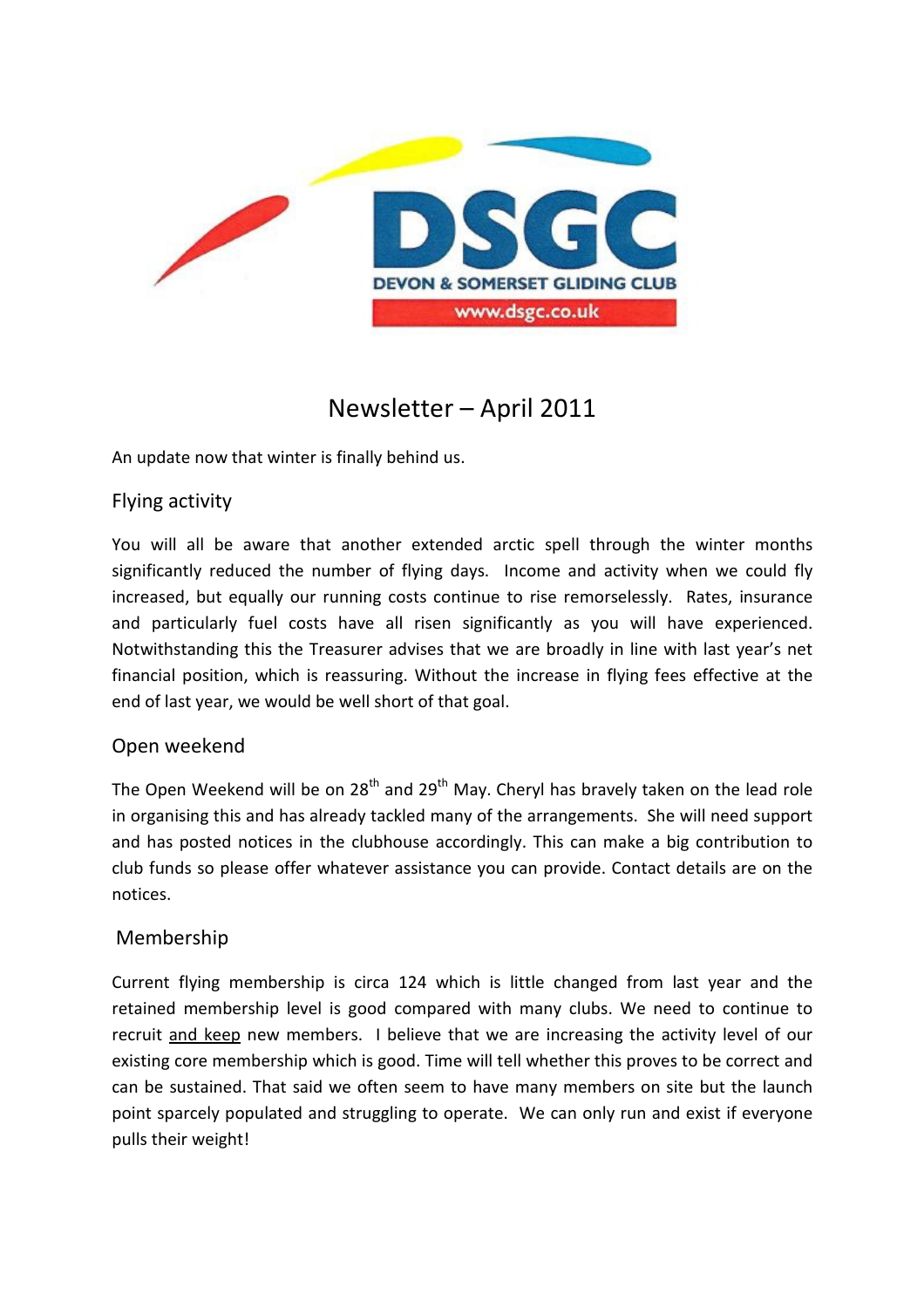#### Club accounting system.

Peter Field and Robert Lee have now transferred our accounts to Sage from Microsoft Money. This has been achieved at little cost and provides greater efficiency and better reporting. We are fortunate to have their expertise and dedication. Jonathan Stoneman has joined our Treasurer's team, and with Jonathan on board we will have some contingency within that essential function. We hope Don Jones will continue as a valued member of the team and that he will soon return to good health and I am sure you join me in wishing him well.

## Club room

Peter Field successfully bid on behalf of the club for 35 matching dining room chairs at Dunkeswell Auction on 30 March and Peter Harmer collected them. A huge and long overdue improvement, thanks to both Peters for sorting this.

## **Catering**

I have reminded our caterers of the times we need to have a service available. It does need to be commercially viable for them if we are to continue enjoying this facility, so do please make use of the catering. In future the catering staff will telephone the launch point in advance of leaving so as to ensure that all those in need have the opportunity to be sustained before catering closes.

#### Morning briefings

I am aware that this is proving controversial, and whilst we must address safety and operational issues, it has caused delays and frustration, both of which impact on enjoyment and income. It is possible that this will evolve into two separate briefings, one short briefing covering essential safety and operational matters directed at training flights (and which may be conducted at the launch point) and a second in depth briefing for those intending to venture further, which will deal with NOTAMS, Met etc. The CFI has this in hand.

You will notice that an additional column has been added to the flying list to cover objectives for the day. The intention is that you enter very briefly what you wish to achieve on the day, e.g. "Red card check"; "Spinning"; "Aerotow training" etc etc. The Duty Instructor can then identify and allocate resources accordingly and other instructors will have the information available, as of course will the afternoon instructor. This also eliminates the need to "go round the room", which is time consuming, and very demanding upon the DI and DLM's memories!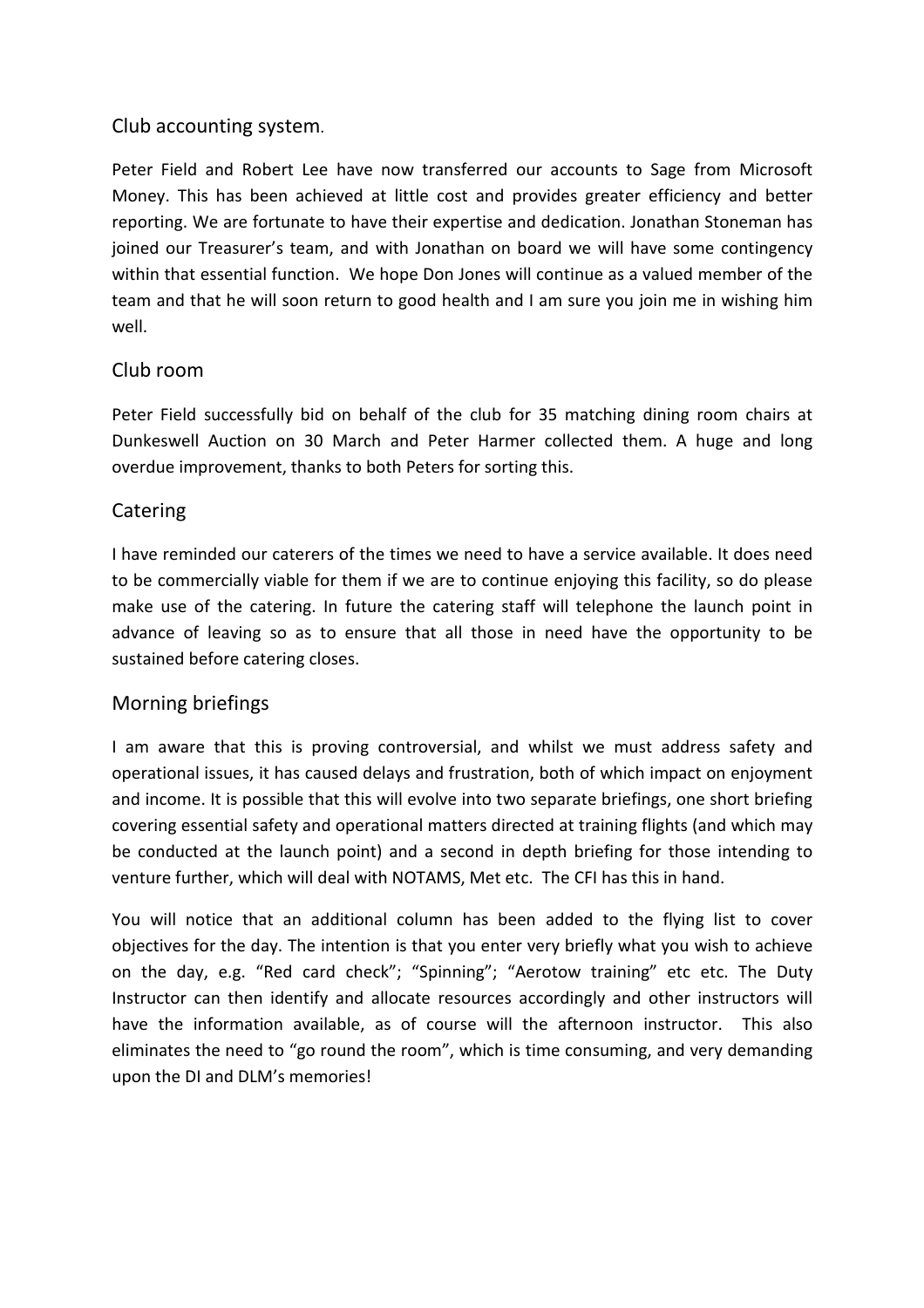## Ad-hoc flying

The committee have decided that we should have a protocol to permit flying on "non-flying" days when conditions are irresistible. The underlying intention is to increase use of club assets and equipment whilst encouraging flying when conditions are potentially at their best. The CFI has been asked to consider the arrangements which would apply in order to address the various responsibilities devolved upon us. His provisional advice is as follows, pending final confirmation:

"I have been asked what authorisations I would give for flying on days that are not 'normal' Club flying days, i.e. generally Mondays, Tuesdays and Fridays on non-course weeks.

I suggest the following:

1. Current blue card (i.e. self briefing) pilots may fly private gliders from aerotow, without any restriction. There does not need to be an instructor within the group, although there probably will be. The group will nominate a responsible person to ensure that the normal house-keeping jobs done by the duty instructor are completed. These tasks include Met and Notams checked, liaise with Exeter ATC and Dunkeswell parachute club, security of Clubhouse and premises, flying logs completed and that everyone is accounted for at day's end.

A yellow card pilot may fly a private glider provided that he/she is briefed for the flight by an instructor. A yellow card pilot may not launch unless there is an instructor on the ground.

- 2. If any flying is to involve Club gliders, training or the winch, the day will be considered to be a normal Club flying day and must be treated as such. There must always be an instructor on the ground, or easily contactable in the air. If all instructors are in the air, a nominated responsible person will look after ground activities for the instructor (something akin to the DLM).
- 3. If such a flying day is planned I, or either of my deputies (Simon Leeson or Ian Mitchell), must be informed and authority obtained, by personal phone call or e-mail. Don't just assume that we have read the plans for the day on the DSGC Google Group."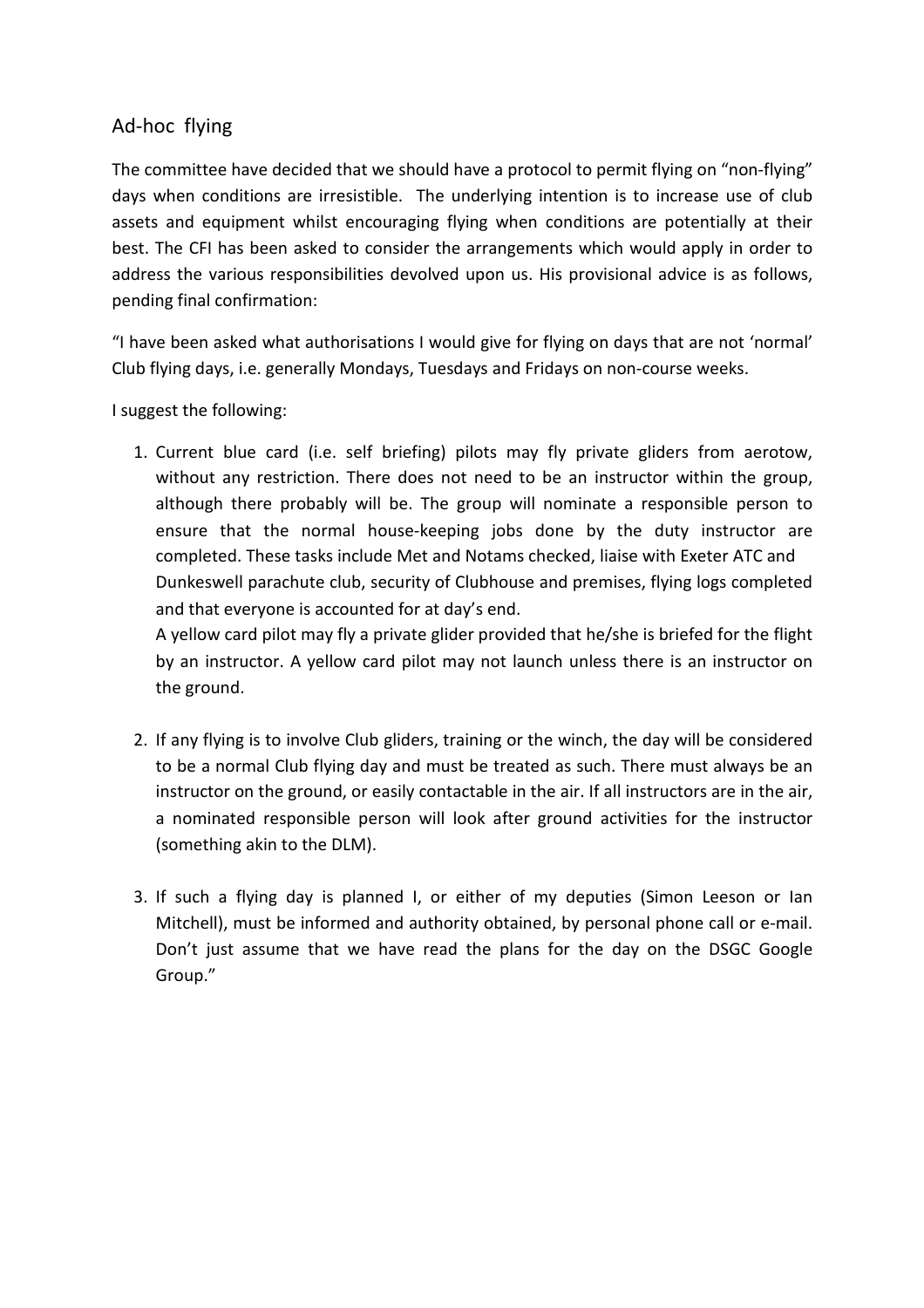### Hire of club gliders

The committee have revisited the protocol for hire of club gliders by members for club or private expeditions, and have determined how this will be managed in future. The explanatory document follows. The aim is to charge a fair sum to reflect the capital cost and running expenses for the glider whilst balancing this against maintaining availability for the wider club membership who have supported the purchase and continue to contribute towards the ongoing costs.

#### Club management structure

Mike Sloggett ably assisted by Jonathan Stoneman are continuing work on the Club management and organisation structure, more of which will appear shortly. It has proved to be a considerable task but one which we hope will ensure future continuity and full coverage of all the diverse responsibilities and tasks essential to the smooth running of the club.

#### Website

Work continues by several club members on the update of the club website, which is proving to be technically challenging and very time consuming and we await with bated breath the new version. Preview of where it is now is very impressive and once again we are fortunate to have this expertise within the club.

#### Tug and aerotow rope retractor winch

The tug has been through the CoA and a subsequent problem with the suspension has been repaired. The opportunity was taken to renew the suspension bungee cords and shock absorbers. Thanks as always to Ian M for his work on this and to Pete W and Nick H for their labours.

#### This from the CFI:

As a safety feature the Pawnee has been fitted with an aerotow rope retractor winch, the only visible change is a different fitting above the tail-wheel. Operationally there are significant differences to past procedures, so please read this carefully.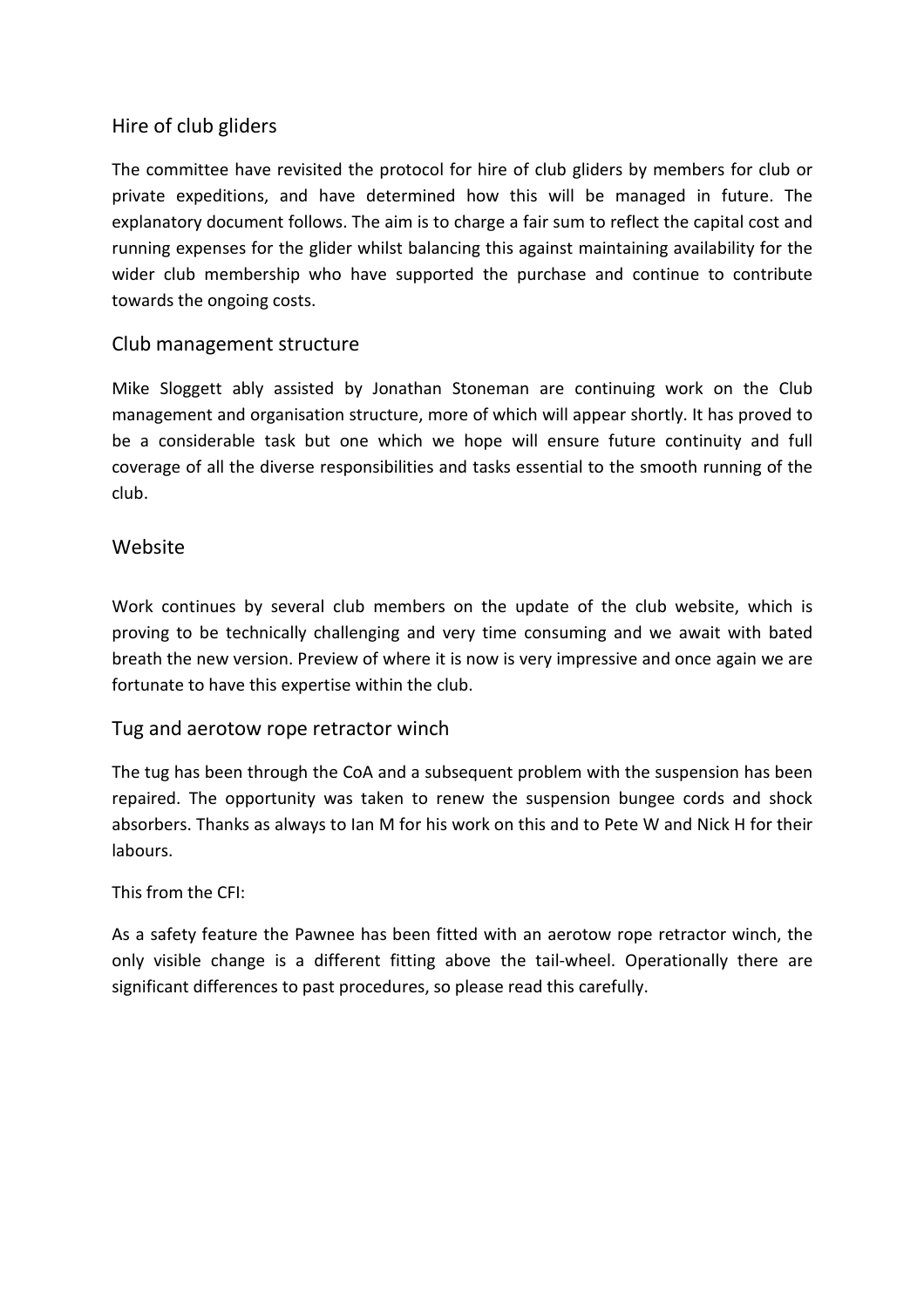

New aerotow rope attachment on the Pawnee (tail-wheel is turned sideways)

The new fitting has two options, one is using the retractor winch, the black funnel and red lever on the left, and the other a conventional aerotow hook on the right (although different from the one previously fitted to the Pawnee). They cannot both be used without swapping the release cable from one lever to the other. This is the tug pilot's responsibility.

#### The red lever should not be operated, as this operates the guillotine to cut the rope.

At the launch point, the Pawnee will taxy to the front of the aerotow line, after an OK signal from the tug pilot the launch crew should pull the rings from within the funnel and take them to the glider. Do not pull out more rope than is needed, pulling excess rope from the reel may result in knotting of the tow rope and subsequent inability to retract the rope.

Attach the rope to the glider as normal, when requested. On 'take up slack' the Pawnee will move forward slowly paying out more rope, when the full length of rope is deployed the glider will start to move forward. Only then should the 'all out' signal be given, do not preempt the glider moving, thus ensuring that the stop on the rope is not subject to excessive loading."

#### Improvements to club premises

Whilst I would like to see more progress on improvements and preventive maintenance our declared intention is to rebuild the club's financial reserves so action on this has to be postponed, I hope only temporarily.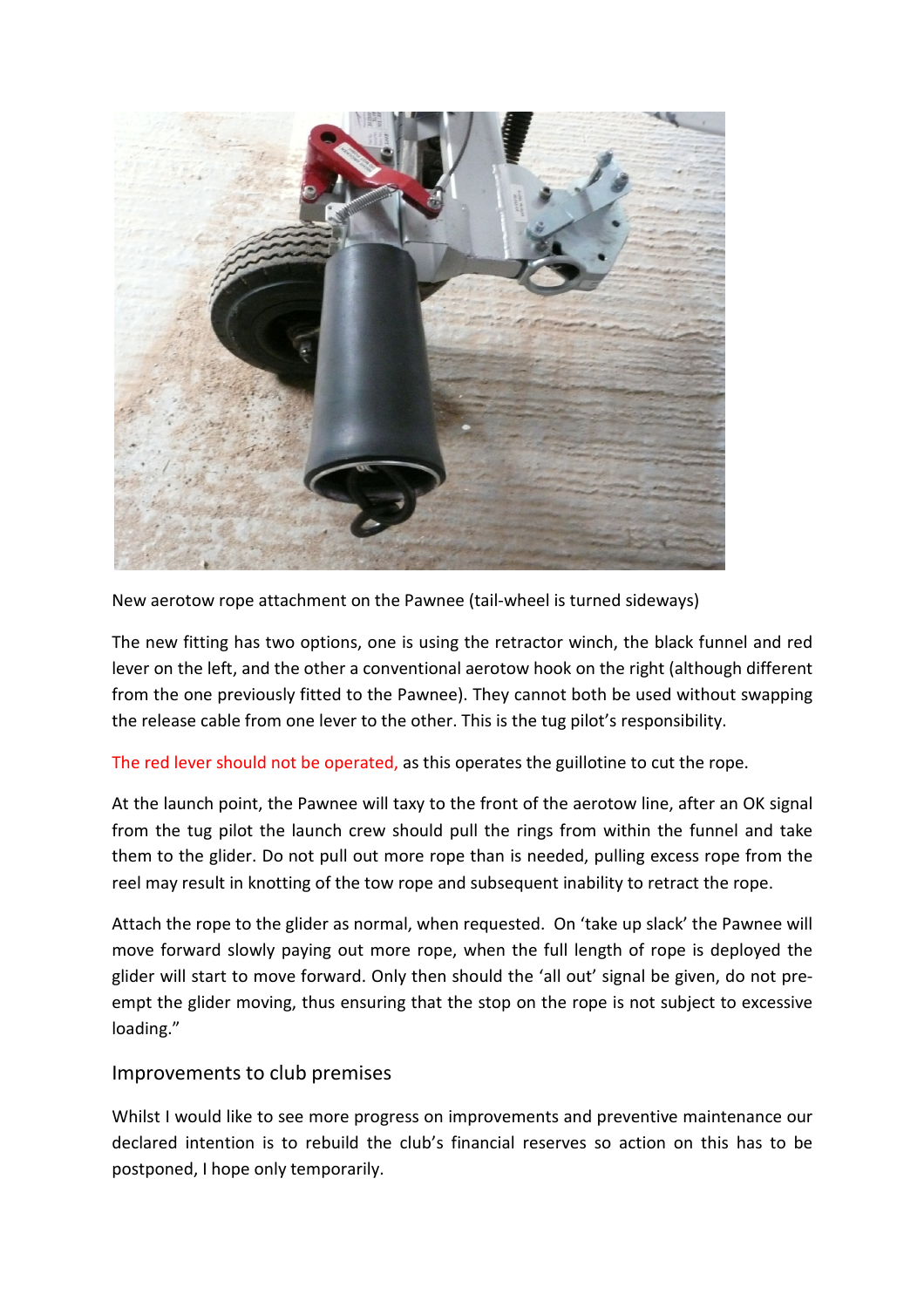## Future plans for the airfield and premises

I believe that we should have a clearer idea of how we might see the club and premises evolve and develop in the future. The present buildings serve the club well and the work undertaken recently has gone some way towards protecting and extending the life of the old hangar and facilities that it provides. The clubhouse is in the twilight of the lifespan the original manufacturers envisaged and whilst at present replacement is unaffordable, I believe we should have an aspiration and intention of how we would react were we put in a position of having to contemplate replacement.

I have also been asked about the possibility of undercover storage for private gliders. This could be a way of adding another facility without drawing on club funds, and could evolve into an income stream in the future. That needs to be considered carefully so as not to impact or impinge upon our prime asset and activity. Little niceties like planning permission on a hilltop site in an Area of Outstanding Natural Beauty also have to be borne in mind.

The committee have agreed that this work should proceed and I will keep you fully informed. In the meantime, I will be interested to hear from any owners who may be interested in covered storage for rigged gliders.

#### And finally

I sincerely hope that the weather settles into kinder and more benevolent conditions and we all enjoy a long summer of soaring flights

lek Litt

 $11<sup>th</sup>$  April 2011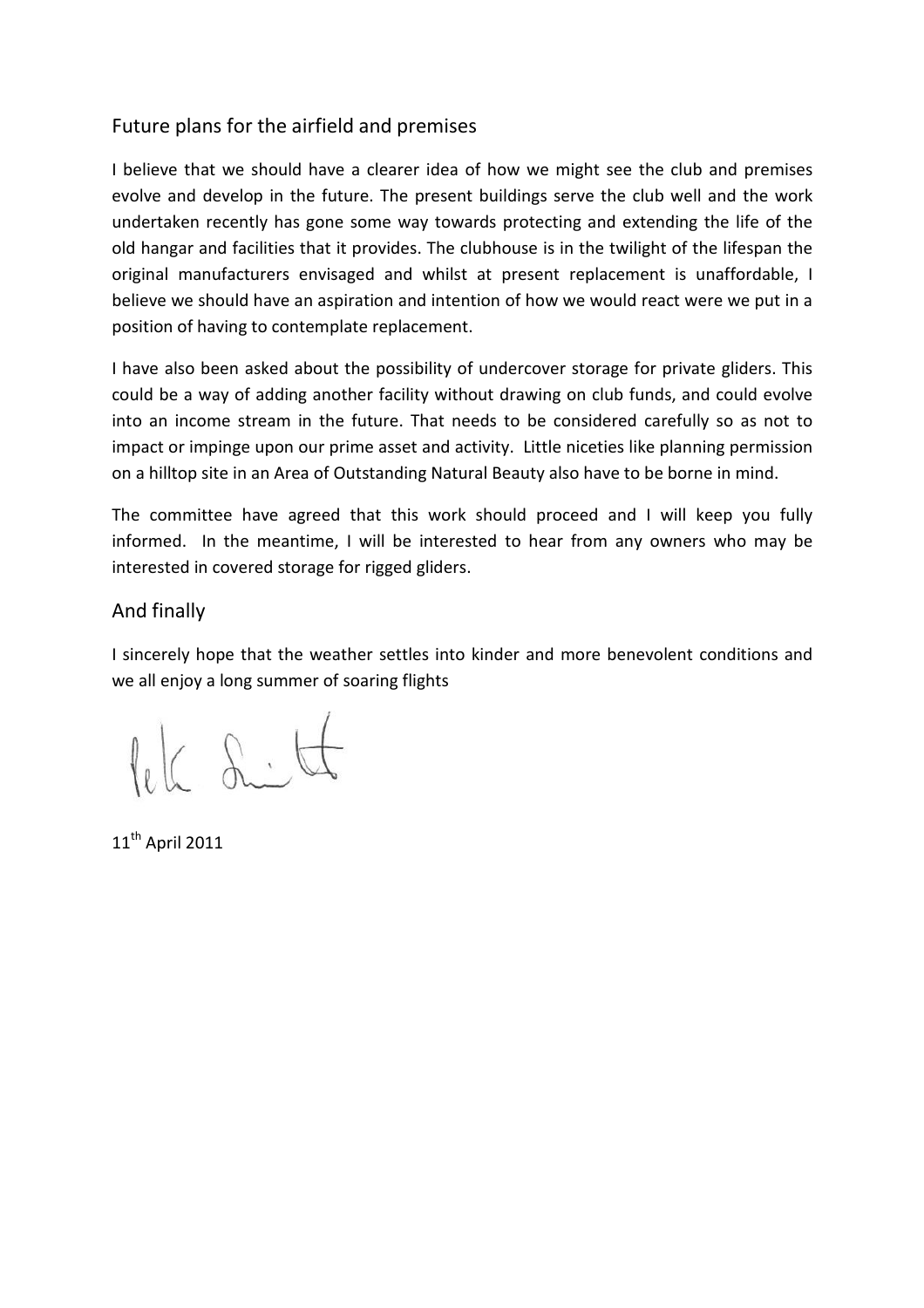

Date 6/4/11

#### Expeditions using DSGC Aircraft

The Committee is keen to promote and encourage expeditions to other BGA Clubs to increase member experience and enjoyment of the sport. In so doing it is mindful of its responsibilities to safeguard the club's assets, finances, and the enjoyment of all its members.

The Committee has agreed the following requirements which will apply from  $7<sup>th</sup>$  April 2011.

- 1. No club glider may be taken from the club premises to be flown elsewhere without advance approval for the expedition as set out below.
- 2. There will be two types of expedition
	- a. Club Expedition
	- b. Private Expedition
- 3. Before advertising or promoting an expedition an Organiser who will take full responsibility for the expedition, the clubs assets to be transported, and the payment of fees and charges, will seek the written permission of the CFI (or in his/her absence or unavailability the deputy CFI) providing clarity on the type of expedition together with details of all P1 and P2 pilots who may fly in the glider during the expedition. The CFI will determine whether the glider and organiser are appropriate for the planned expedition and define any restrictions on the expedition or individual members which will be included in the written permission.
- 4. The CFI (or in his absence, or should he/she not be available, the deputy CFI) will then refer the application to the Club Chair (or in their absence or unavailability the Vice-Chair) who, if in agreement having regard to club flying commitments, operations, and the need to ensure that all the membership have the opportunity to benefit equally from club gliders, will seek approval from two committee members. Upon receipt of written approval from both committee members the Chair/Vice Chair will advise the organiser accordingly.
- 5. A Private Expedition will be charged at £45 per day for single seat gliders or £70 per day for 2 seat gliders for every day or part day from the time that the glider is derigged until it is back at North Hill rigged and available for flying, other than travelling on days when DSGC has no planned flying (including courses).